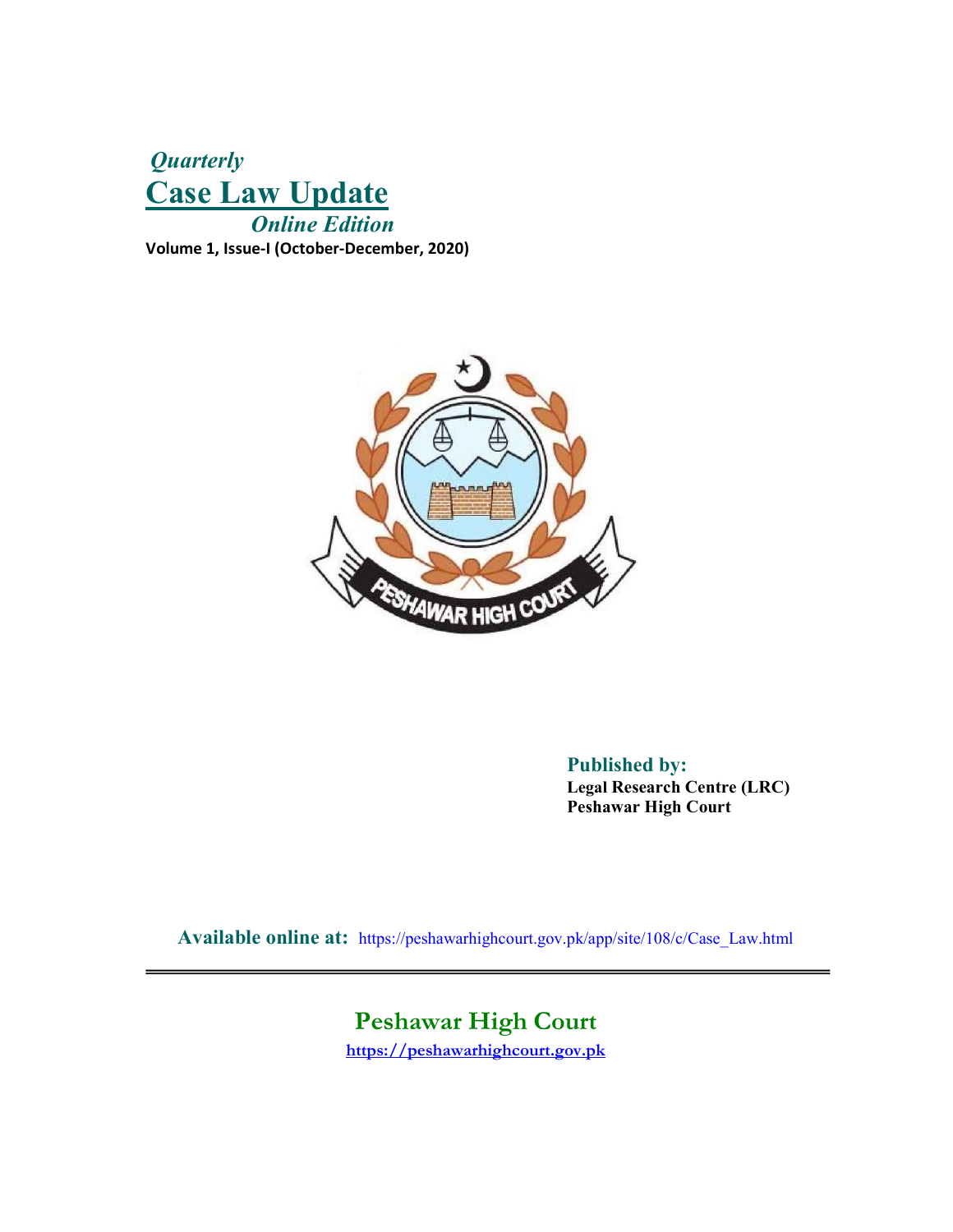

# Table of Contents

| ALI AHMAD and another ---Appellant/Petitioner Versus The STATE and others ---                        |  |
|------------------------------------------------------------------------------------------------------|--|
|                                                                                                      |  |
| What is the Status of a statement under section 342, Cr.P.C for Conviction and what are the          |  |
|                                                                                                      |  |
| Mrs. ZAKIA HUSSAIN and another---Appellants Versus Syed FAROOQ HUSSAIN---                            |  |
|                                                                                                      |  |
| The question before the court was whether a witness not fully conversant with the facts and          |  |
| circumstances of the case would be a competent witness within the meaning of Rules 1 and 2 of        |  |
|                                                                                                      |  |
| MUHAMMAD BASHIR---Petitioner Versus RUKHSAR and others---Respondents  3                              |  |
|                                                                                                      |  |
| GHULAM FAROOQ CHANNA---Petitioner Versus SPECIAL JUDGE ACE (CENRAL-I) KARACHI                        |  |
|                                                                                                      |  |
| ALI AZIM AFRIDI, ADVOCATE HIGH COURT, PESHAWAR---Petitioner Versus FEDERATION                        |  |
| OF PAKISTAN through Secretary, Ministry of Law and Justice, Islamabad and 3 others---                |  |
|                                                                                                      |  |
| West Pakistan land Revenue Act law provides for executive to be considerably part of judiciary       |  |
| which by a long chalk is undurable, impinging upon Article 175(3) of the Constitution of Islamic     |  |
|                                                                                                      |  |
| SEEMA KHAN---Petitioner Versus VICE-CHANCELLOR, KHYBER MEDICAL UNIVERSITY,                           |  |
|                                                                                                      |  |
| Re-arguing a petition/case can be made ground for review of order/ Judgment?                         |  |
| Muhammad Israr son of Siraj alias Wali Muhammad, R/o Marghuz, District Swabi VERSUS                  |  |
|                                                                                                      |  |
|                                                                                                      |  |
| STATE through Regional Director ANF, Peshawar and others --- Appellants Versus                       |  |
|                                                                                                      |  |
| Writing of consolidated Judgments is not a material irregularity which can vitiate the whole trial   |  |
|                                                                                                      |  |
| NOYESER KHAN JADOON----Petitioner Versus KHAN AFSAR JADOON----Respondent  8                          |  |
| Second suit not barred if permission sought for filinga fresh but court could not consider it at the |  |
|                                                                                                      |  |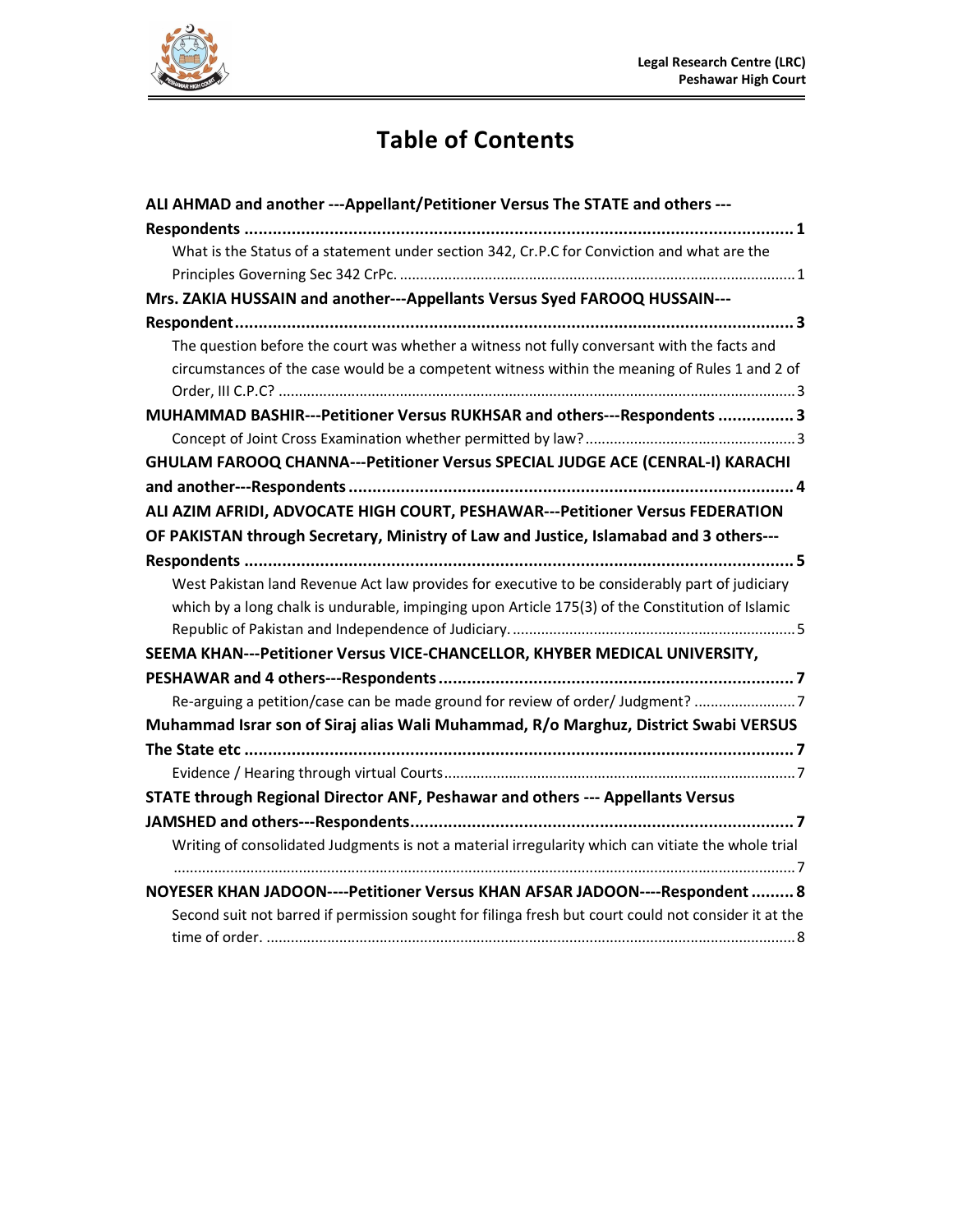

# JUDGMENTS OF SUPREME COURT OF PAKISTAN

P L D 2020 Supreme Court 201 Present: Manzoor Ahmad Malik, Saradar Tariq Masood and Syed Mansoor Ali Shah, JJ ALI AHMAD and another --- chance of Appellant/Petitioner Versus the STATE and others --- Respondents SYED MANSOOR ALI SHAH, J.

What is the Status of a statement under section 342, Cr.P.C for Conviction and what are the Principles Governing Sec 342 CrPc.

17. The words "taken into consideration" appearing in section 342(3), Cr.P.C are very wide. The statement of an accused recorded under section 342, Cr.P.C, has no less probative value than any other "matter" which may be taken into consideration against him within the contemplation of the definition of "proved" given in Article 2(4) of the  $QSO<sup>21</sup>$  (previously section 3 of the Evidence Act, 1872), which states that a fact is said to be section proved when, after considering the matters before it, the Court either believes it to exist, or considers its existence so probable that a prudent man ought, under the circumstances of the particular case, to act upon the supposition that it exists. Muhammad Munir, J., in Rahim Bakhsh<sup>22</sup>, regarding statement under section 342, Cr.P.C. wrote: "I know of no law which says that an admission made by an accused person in or out of court unless it is vitiated by any such circumstances as are mentioned in the Indian Evidence Act, cannot be considered to be a matter which the court may take into consideration in coming to its conclusion." The circumstances which

can vitiate an admission or confession, referred to by the learned Judge, may be of inducement, threat or promise under which a particular statement is made. A statement under section 342, Cr.P.C. having been made by an accused before court in presence of his counsel has little suffering from such circumstances.23 However, an admission or confession which is improbable or unbelievable, or is not consistent with the overall facts and circumstances of a case may not have any probative value and thus cannot be relied upon by the court for reaching to a conclusion.<sup>24</sup>

Conviction on the basis of the statement of the accused under section 342, Cr.P.C.

18. In Abdur Rehman, 25 Amin,  $26$  Mehrban,  $27$  Maqsood,  $28$  and Sattar,  $29$  the High Court disbelieved the prosecution evidence but convicted the accused persons for the offence punishable under section 302(c), P.P.C. or the erstwhile section 304-I, P.P.C. on the basis of the statements under 342, Cr.P.C., of having committed the offences on account of grave and sudden provocation, without requiring them to prove their statements. This Court maintained the conviction recorded by the High Court, in those cases.

ained the<br>gh Court,<br>nad<sup>31</sup> may<br>In Hanif,<br>gment of<br>cused had<br>e under<br>jection of<br>the basis<br>itted the<br>ances of<br>n. In Ali<br>rrsed the<br>igh Court<br>1 | Pourt 19. Hanif<sup>30</sup> and Ali Muhammad<sup>31</sup> may also be referred in this regard. In Hanif, this Court maintained the judgment of the trial court whereby the accused had been convicted for offence under section 302(c), P.P.C., after rejection of the prosecution evidence, on the basis of his plea of having committed the murder under the circumstances of grave and sudden provocation. In Ali Muhammad, this Court reversed the acquittal judgment of the High Court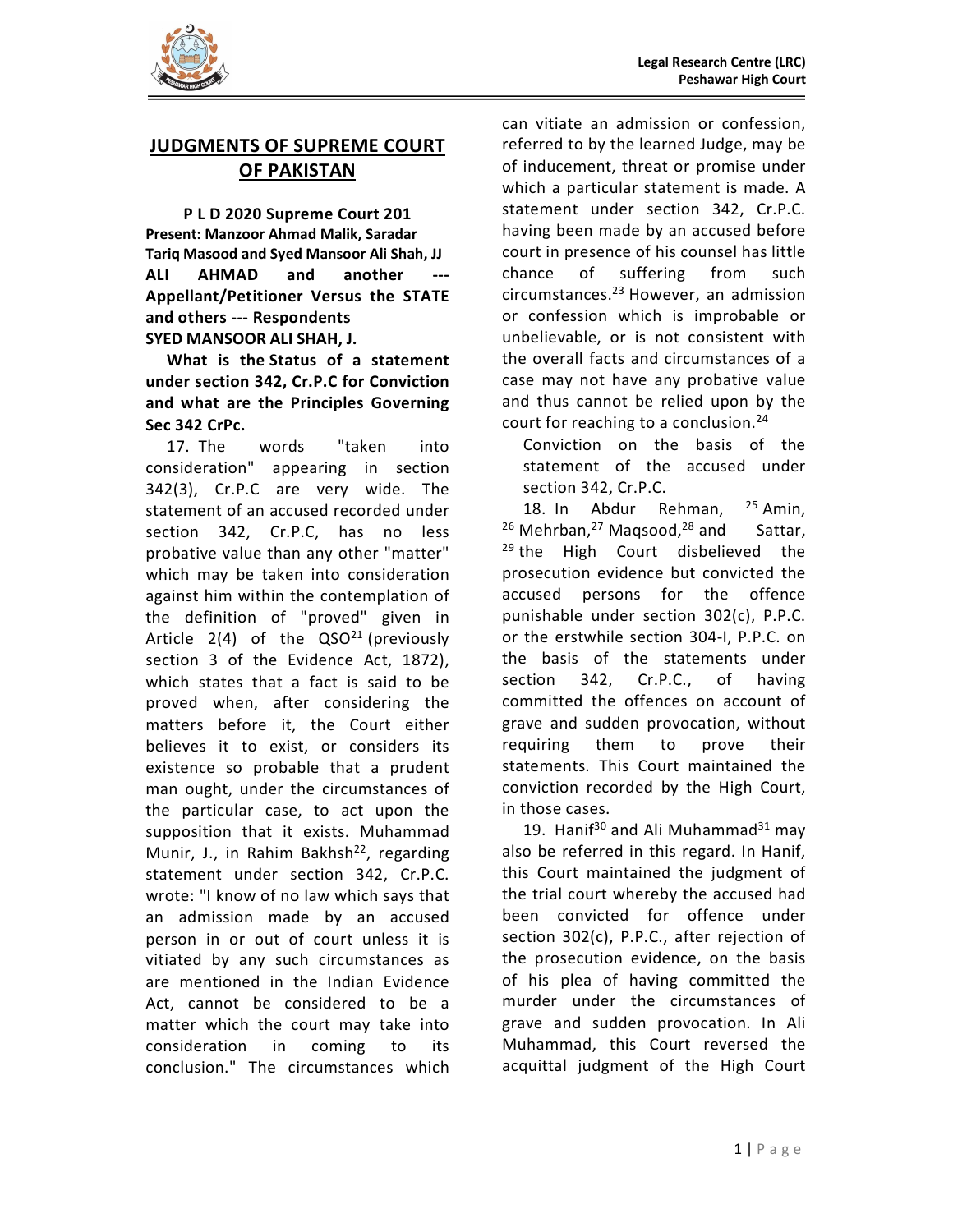and convicted the accused under section 302(c), P.P.C., despite rejection of the prosecution evidence, on the basis of version of the accused taken in statement under section 342, Cr.P.C. The version of the accused, in that case, was that he saw the deceased and his wife lying on the same bed in an objectionable position, and acted under sting of grave and sudden provocation. In Shamoon, $32$  this Court while relying upon the plea of the accused narrated in statement under section 342, Cr.P.C, of having acted under grave and sudden provocation converted his sentence from section 302, P.P.C. to 304-II, P.P.C., as both the Courts below had disbelieved the ocular testimony of the prosecution witnesses. This Court, in Gul Nissa,<sup>33</sup> made an explicit and unequivocal statement of law that "accused can be convicted on his own statement even if the prosecution evidence is rejected".

 Principles governing section 342, Cr.P.C.

20. The principles surrounding section 342, Cr.P.C have evolved for over a period of the last about two hundred years beginning with the case of Sarah Jones $34$  (decided in 1827) and taking shape in Balmakund $35$  as follows:

 "...where there is no other evidence to show affirmatively that any portion of the exculpatory element in the confession is false, the Court must accept or reject the confession as a whole and cannot accept only the inculpatory element while rejecting the exculpatory element as inherently incredible."

These principles have been refined and rearticulated by our own courts.

A. When prosecution fails to prove its case - the statement of the accused,

under section 342 Cr.P.C. is to be considered in its entirety and accepted as a fact.

m further<br>accused's]<br>tatatement<br>whatever<br>any other<br>ted as a<br>ected by<br>ment and<br>Qadeer<br>rt to hold<br>s to setup<br>and the<br>ution has<br>eved the<br>er section<br>2 | Page Sir Abdul Rashid J., the then Chief Justice of Federal Court of Pakistan observed in Rahim Bakhsh<sup>36</sup> that if the conviction of an accused is to be based solely on his statement in Court then that statement should be taken into consideration in its entirety. In Mehrban<sup>37</sup> S.A. Rahman J. speaking for a five-member bench of this Court held that "it was not open to the learned Judges, after having rejected the prosecution evidence as unreliable, to dissect the accused's statement and accept it in part and reject the rest of it." In Najib Raza<sup>38</sup> this Court agreed with Mahajan J. who observed that "it is settled law that an admission made by a person whether amounting to a confession or not cannot be split up and part of it used against him.<sup>39"</sup> In Faiz,40 another five member Bench of this Court held that where the conviction is based entirely on the statement of the accused then the statement should be taken into consideration in its entirety as the reply or the narration of the accused "is not tested or completed either by crossexamining him or by putting him further questions. The state of his [accused's] mind is not prodded. His bare statement about it exists on record, for whatever its worth. In the absence of any other evidence, it has to be accepted as a fact"41, and cannot be rejected by adopting a process of appraisement and analysis.<sup>42</sup> In Sultan,<sup>43</sup> Abdul Qadeer Chaudhry, J. spoke for the Court to hold that when the prosecution fails to setup a case against the accused and the entire evidence of the prosecution has been discarded and disbelieved the statement of the accused under section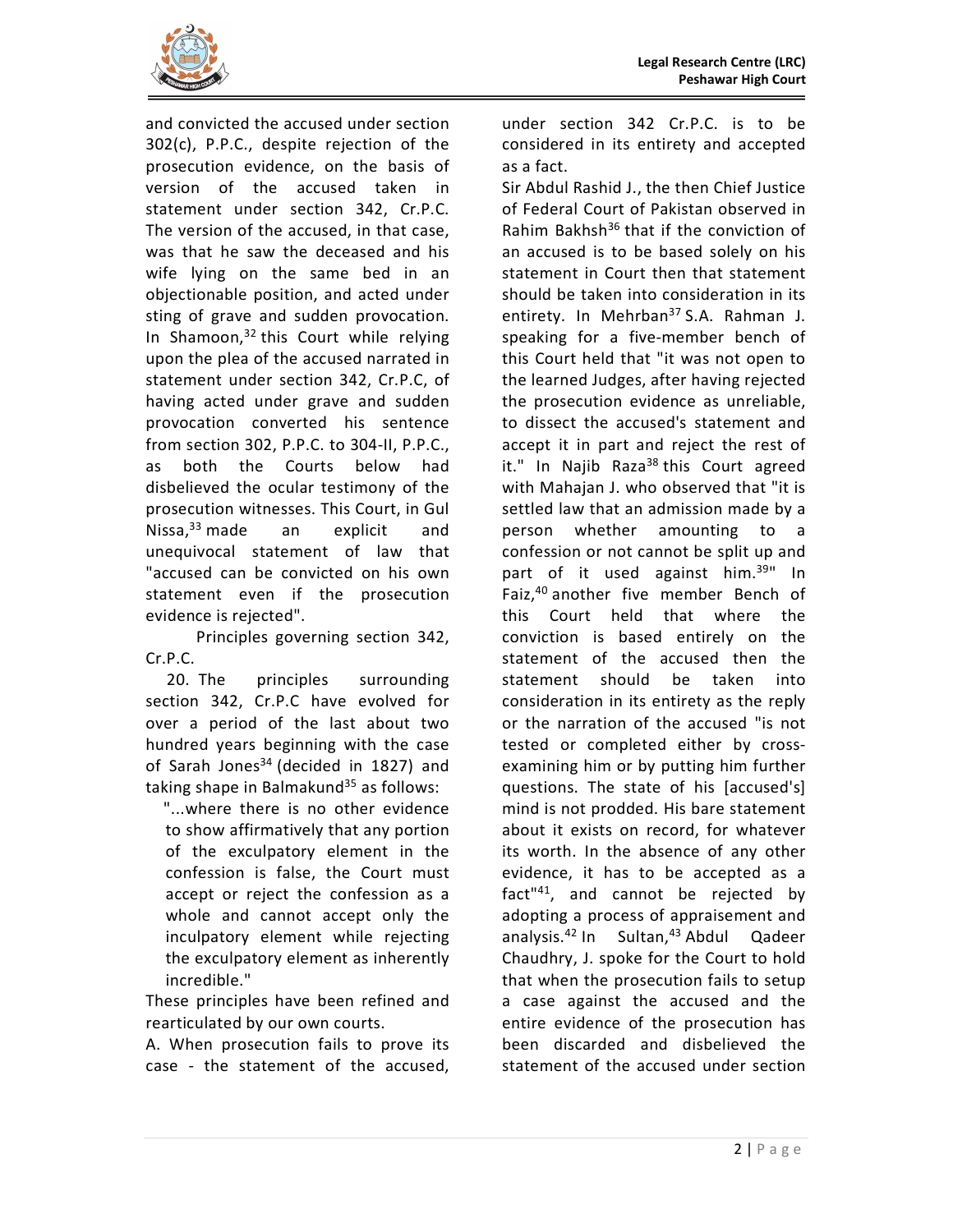

342, Cr.P.C has to be taken into consideration in toto (in its entirety) and the Court cannot select a portion out of the statement that goes against the accused.

B. The inculpatory part of the statement of the accused cannot be used or construed to fill up gaps in the case of the prosecution as the prosecution has to prove the case on its own evidence.

### P L D 2020 Supreme Court 401

Present: Umar Ata Bandial, Mazhar Alam Khan Miankhel and Munib Akhtar, JJ

Mrs. ZAKIA HUSSAIN and another--- Appellants Versus Syed FAROOQ HUSSAIN---Respondent

MAZHAR ALAM KHAN MIANKHEL, J.-

The question before the court was whether a witness not fully conversant with the facts and circumstances of the case would be a competent witness within the meaning of Rules 1 and 2 of Order, III C.P.C?

7. The courts of civil judicature for their procedure are regulated by the Code of Civil Procedure (Act V 1908) (Code) but at the same time it does not affect any special or local law or any special jurisdiction or power conferred or any special forum of procedure prescribed by any other law. It provides the general procedure for trial and proceedings of the civil cases besides the inherent jurisdiction of the civil courts. Appearance of parties during the trial/proceedings in person or through recognized agent/attorney is provided in Order III of the Code. So, appearance of **MUHAMMAD** attorney on behalf of a party is not alien Versus to the civil judicature. An attorney is competent to act on behalf of the party in the light of specific authority given to him. The question before us requiring

from the<br>the court<br>said party<br>Qanun-e-<br>34).<br>334<br>dar Tariq<br>Petitioner<br>others----<br>mination<br>3 | Page determination is whether a witness not fully conversant with the facts and circumstances of the case would be a competent witness within the meaning of Rules 1 and 2 of Order, III C.P.C. The case law of the country so far developed regarding this question is based on the facts and circumstances of each case. Initially, it is the party itself to depose about the first hand and direct evidence of material facts of the transaction or the dispute and its attorney having no such information cannot be termed as a competent witness within the meaning of Order III, Rules 1 and 2 of C.P.C. Yes! The attorney can step-in as a witness if he possesses the first hand and direct information of the material facts of the case or the party had acted through the attorney from the very inception till the accrual of cause of action. Deposition of such an attorney under the law would be as good as that of the principal itself. Non-appearance of the party as a witness in such a situation would not be fatal. If facts and circumstances of the case reflect that a party intentionally did not appear before the court to depose in person just to avoid the test of cross examination or with an intention to suppress some material facts from the court, then it will be open for the court to presume adversely against said party as provided in Article 129(g) of Qanun-e-Shahadat Order 1984 (QSO, 1984).

## P L D 2020 Supreme Court 334

Present: Qazi Faez Isa and Sardar Tariq Masood, JJ

**BASHIR---Petitioner** RUKHSAR and others---Respondents

Qazi Faez Isa, J.

Concept of Joint Cross Examination whether permitted by law?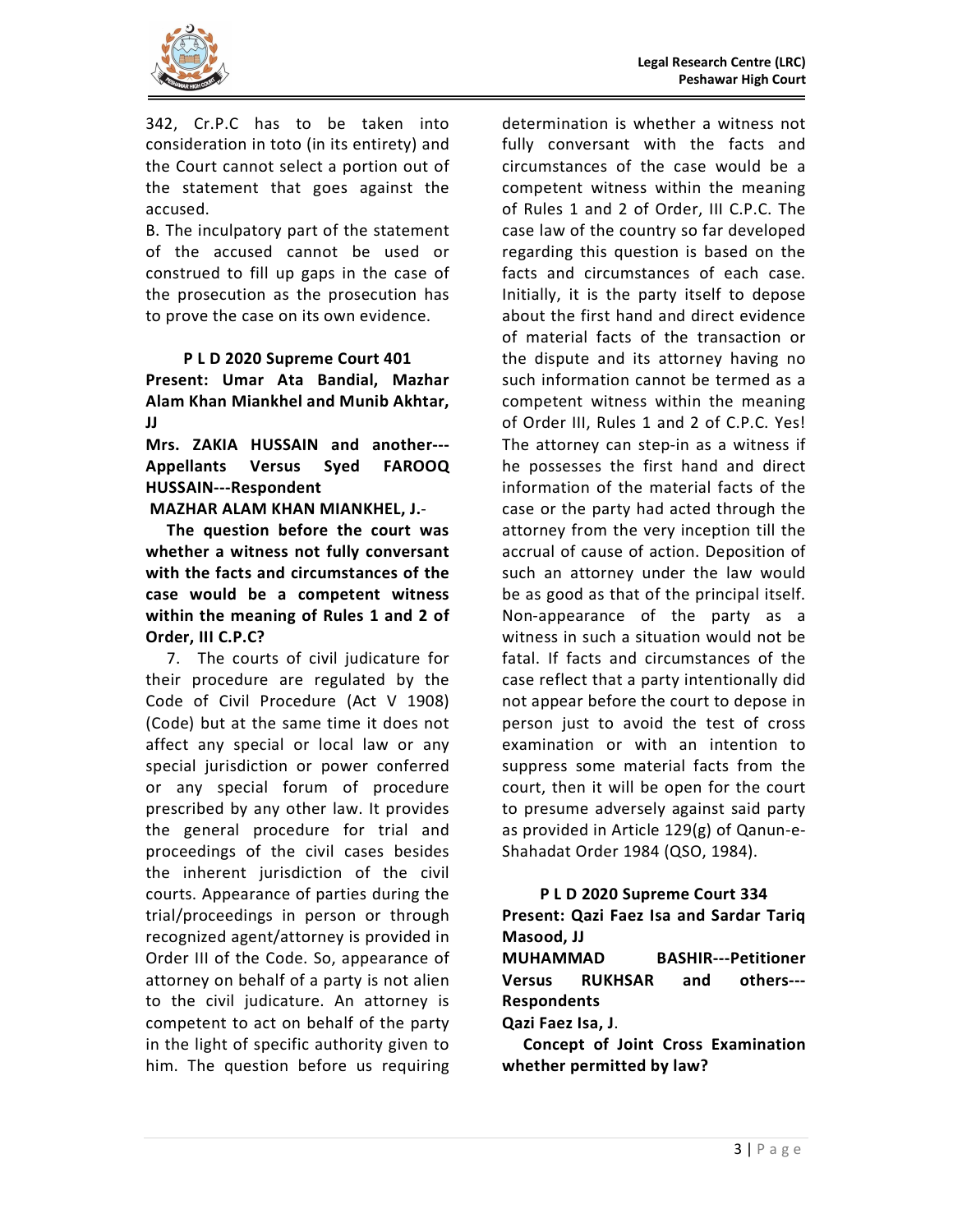

5. The Constitution of the Islamic Republic of Pakistan prescribes important safeguards against depriving a person of his "life or liberty"<sup>1</sup> and with valuable right regard to arrest and detention<sup>2</sup>, which includes "the right to consult and be defended by a legal practitioner of his choice<sup>"3</sup>. The Constitution also criminal mandates a "fair trial and due process"<sup>4</sup>. . A person arrested for an offence (1) must be informed of the grounds of his arrest; (2) must be permitted to consult with and be defended by a lawyer; (3) must be provided with the information of the offence he is charged for; (4) must be provided with an opportunity to cross-examine witnesses who depose against him; (5) must be given an opportunity to explain the circumstances disclosed in evidence against him; and (6) must also be provided an opportunity to produce evidence in his defense. These are also necessary ingredients to ensure the fairness of a trial.

6. Chapter X of the Qanun-e-Shahadat Order, 1984 sets out the methodology for the examination of witnesses. Examination of witness by the party calling him is the "examination-in-chief"<sup>5</sup> which is followed by "cross-examination"<sup>6</sup> by the defense and then such witness' "reexamination"<sup>7</sup> may take place. The right accused to cross-examine is the right of "the adverse party"<sup>8</sup> which right he/she may forego but one which he/she cannot be deprived of. Since the accused Rukhsar was not granted an opportunity to crossexamine the petitioner who had deposed against him he submitted an application under section 540 of the Code to summon the petitioner-witness and to permit him to cross-examine the petitioner-witness. The application

, which petitioner-witness therefore allowing allowed by the Additional Sessions Judge and his decision was upheld by the High Court. Rukhsar was deprived of a valuable right to cross-examine the him to be summoned and crossexamined fully accorded with the law. A criminal trial of an accused must "be conducted with utmost fairness<sup>9</sup>. The Fundamental Right of fair trial which the Constitution guarantees is violated if an accused is deprived of the opportunity to cross-examine a witness deposing against him.

> 7. The learned counsel stresses that the petitioner-witness had already been subjected to joint cross-examination. However, this concept of joint crossexamination is one which is not recognized by the law. We may observe that courts and counsel should not resort to methodologies which are not sanctioned by the law as in doing so may inadvertently create unnecessary complications. They must also realize that resort to novel concepts may undermine the prosecution case and benefit the accused.

icer while<br>ion of a<br>me of the<br>p is cross-<br>: **293**<br>d Qazi<br>Petitioner<br>CENRAL-I)<br>ndents<br>HMED, J.<br>, concept<br>4 | P a g e which is one accused, the presiding officer while by the recording the cross-examination of a 8. We take this opportunity to state that, in cases where there is more than witness should mention the name of the accused and/or his lawyer who is crossexamining the witness.

# P L D 2020 Supreme Court 293

Present: Faisal Arab and Qazi Muhammad Amin Ahmed, JJ GHULAM FAROOQ CHANNA---Petitioner Versus SPECIAL JUDGE ACE (CENRAL-I) KARACHI and another---Respondents

QAZI MUHAMMAD AMIN AHMED, J.

 Grant of bail prior to arrest, concept Elaborated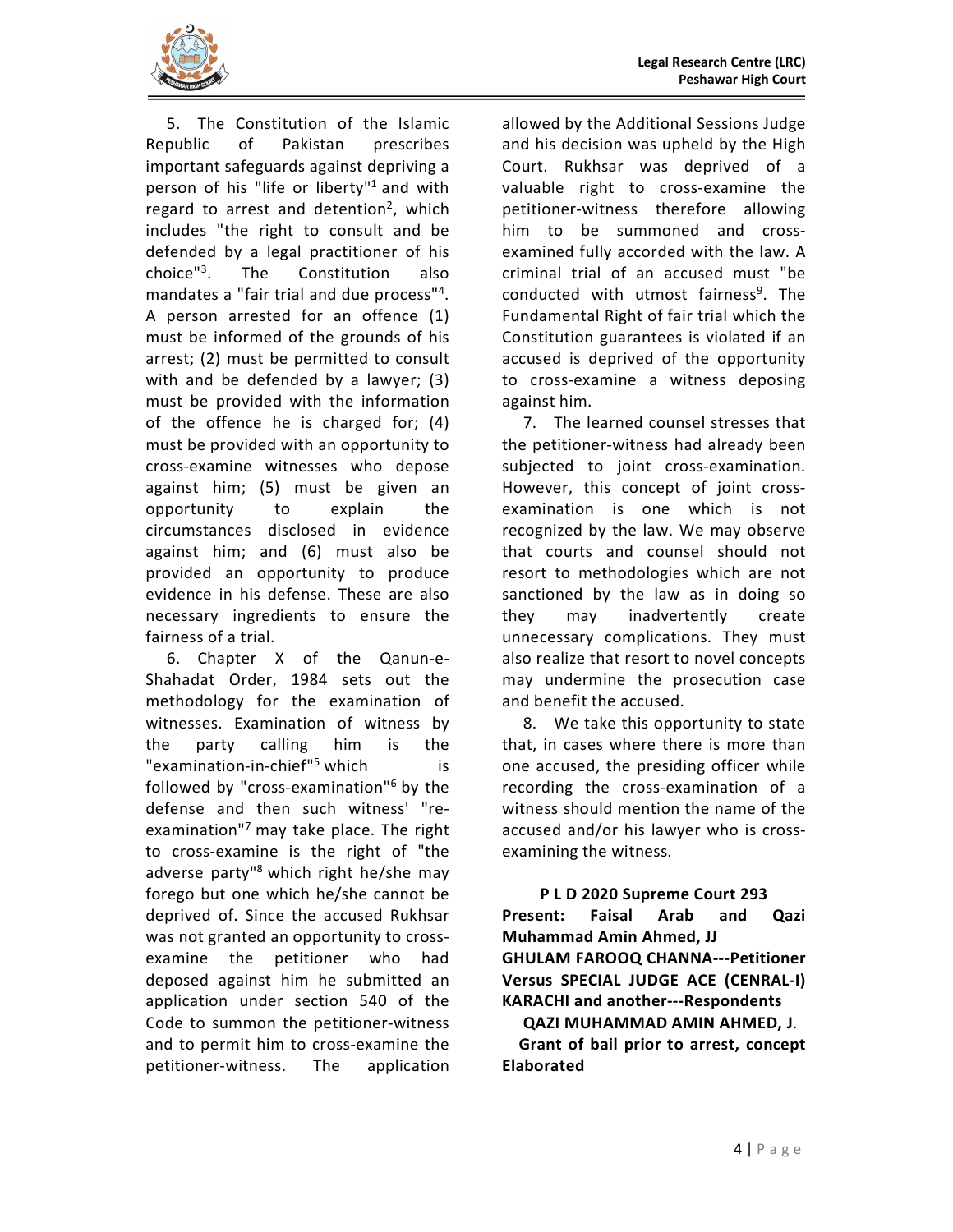

4. Grant of bail to an accused required in a cognizable and non-bail offence prior to his arrest is an extraordinary judicial intervention in an ongoing or imminent investigative process. It clogs **provides** the very mechanics of State authority to investigate and prosecute violations of law designated as crimes. To prevent arrest of an accused where it is so required by law is a measure with far reaching consequences that may include loss or disappearance of evidence. The Statute does not contemplate such a remedy and it was judicially advented way back in the year 1949 in the case of Hidayat Ullah Khan v. The Crown (PLD 1949 Lahore 21) with purposes sacrosanct and noble, essentially to provide judicial refuge to the innocent and the vulnerable from the rigors of abuse of process of law; to protect human dignity and honour from the humiliation of arrest intended for designs sinister and oblique. The remedy oriented in equity cannot be invoked in every run of the mill criminal case, prima facie supported by material and evidence, constituting a nonbailable/cognizable offence, warranting arrest, an inherent attribute of the dynamics of Criminal Justice System with a deterrent impact; it is certainly not a substitute for post arrest bail.

# JUDGMENTS OF PESHAWAR HIGH COURT, PESHAWAR

P L D 2020 Peshawar 105 Before Waqar Ahmad Seth, C.J. and Muhammad Nasir Mahfooz, J<br>
certainly ALI AZIM AFRIDI, ADVOCATE HIGH COURT, PESHAWAR---Petitioner Versus FEDERATION OF PAKISTAN through

Secretary, Ministry of Law and Justice, Islamabad and 3 others---Respondents MUHAMMAD NASIR MAHFOOZ, J

West Pakistan land Revenue Act law for executive to be considerably part of judiciary which by a long chalk is undurable, impinging upon Article 175(3) of the Constitution of Islamic Republic of Pakistan and Independence of Judiciary.

### Court held that

14. Though special courts and tribunals are formed under Article 212 of the Constitution but they have to exercise powers within their allotted spheres and could not intrude beyond that. Similar powers are exercised by a Rent Controller when only relationship of landlord and tenant exists but he as the Judicial Officer presides over the hearing and in case of denial, he can frame a preliminary issue in this regard. A Family Court is also presided over by a Judicial Officer in cases of matrimonial dispute between spouses interse. Every special court is presided over by a Judge but not in the ibid Act. It is a remnant of olden colonial times.

himself<br>estion as<br>rt and in<br>41 if the<br>proceed<br>of title his<br>er of Civil<br>urt, made<br>Judge. By<br>ture was<br>hat the<br>ceases to<br>lying the<br>from the<br>title was<br>illing the<br>from the<br>title was<br>5 This is not the sole reason, we note that in view of the term implied in subsection (1) or he may himself proceed to determine the question as though he were such a court and in subsection (5)(b) of section 141 if the revenue officer continues to proceed with the trial despite dispute of title his order is to be treated as order of Civil Judge and a decree of civil court, made appealable before the District Judge. By inserting such clause legislature was not oblivious that the jurisdiction of revenue officer ceases to exist but fell short of applying the trichotomy of powers principle from the initial stage when question of title was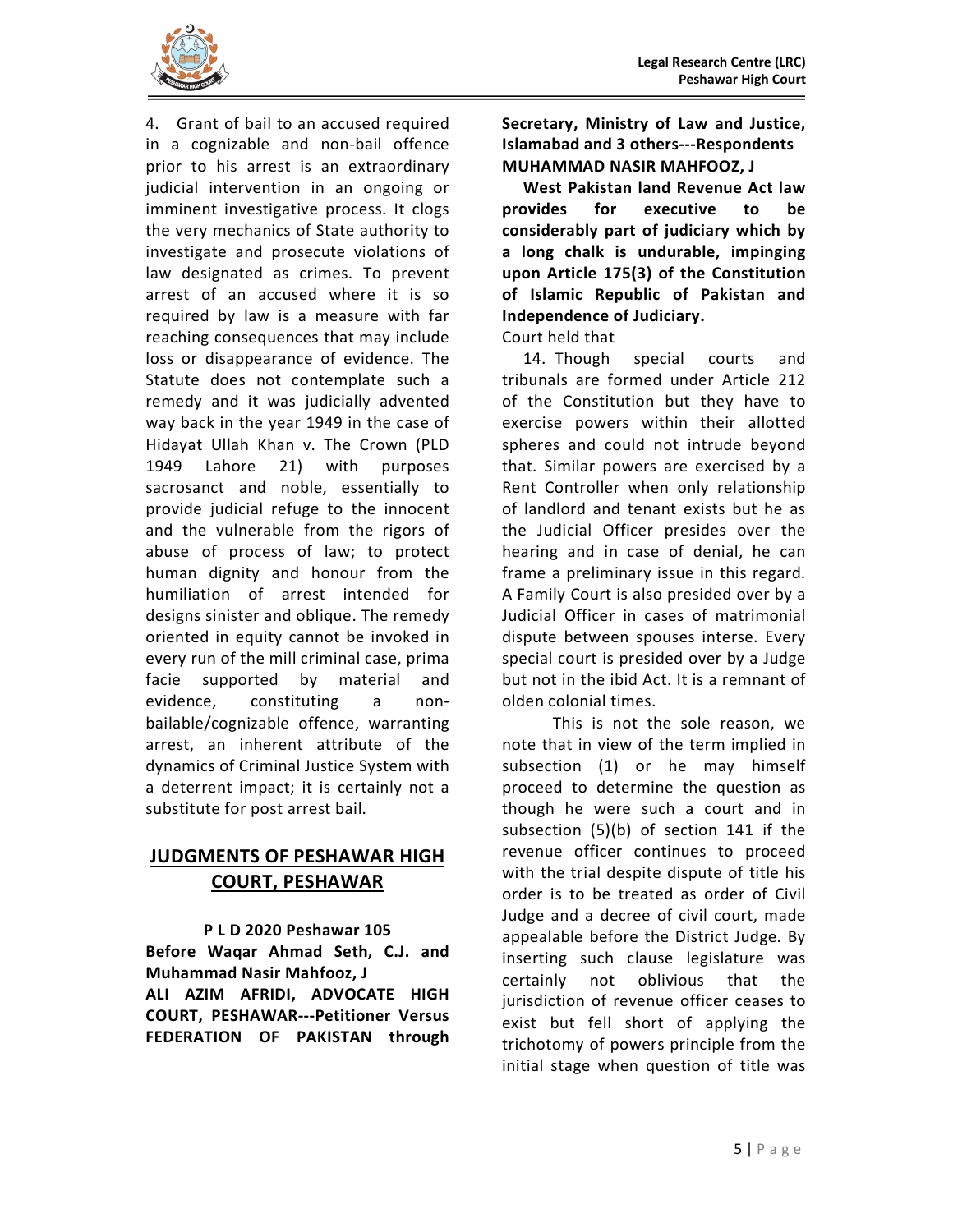

raised in written reply. Just by their own figment of imagination the revenue hierarchy exercise their authority without following due process of law. While enacting this provision legislature is not oblivious that the powers of revenue hierarchy ceases from that point forward but still it authorizes a revenue officer to deliver judgment as a civil court by adopting procedure of the Civil Procedure Code. The stage from where jurisdiction of revenue officer ends is where the jurisdiction of the civil court begins. If the law allows him to continue to exercise such jurisdiction it overlaps and it is not a step-in aid of justice as it empowers an officer of the executive branch to exercise powers of judicial organ of the State.

15. Parting with the discussion a fortiori we hold and declare as under: -

- I. All those provisions wherein revenue officer functions as a revenue court are declared to be against Article 175 of the constitution, thus non est in law and so be amended accordingly within reasonable time.
- II. All the applications for partition of agricultural property only, filed under section 135 of the Act now pending with the revenue officers wherein co-shareship is admitted by parties shall continue to be heard and tried by the revenue officers concerned.
- III. In any such application for Collector, wherein written reply is filed and a dispute of title is raised it shall be entrusted to the court of concerned District Judge who shall further entrust the same to the court of Civil Judges for trial in accordance with the

Code of Civil Procedure as if these are civil suits.

- IV. Where any such dispute of title is involved as raised in the written reply but not adverted to by revenue officer and now subjectmatter of appeal before collector, it shall be entrusted to concerned District Judge who shall either hear it himself or be entrusted to any other Additional District judge and shall be treated as an appeal.
- V. Similarly, any first revision before Additional Commissioners and second revisions before the of revenue wherein dispute of title is involved and not attended to by revenue officers shall be entrusted to the High Court where it shall be heard and decided treating it as writ petition.
- Filter and the such sort is to form in all a criminal a criminal detition in and start and start and start and start and all owed.<br>a given that are produced all owed.<br>allowed. VI. All cases that falls within the purview of sections 27, 80, 81, 82, 141 and 172 as discussed above shall stand transferred to the court of Civil Judge and judicial magistrates concerned and shall be entrusted to the Court of learned District judge. In the circumstances when such new occasion arises resort is to be had to section 195 of Criminal Procedure Code before a criminal court.

partition before Assistant the above terms. Respondents are We allow the instant petition in expected to implement the judgment according to the terms mentioned above.

MH/171/P

Petition allowed.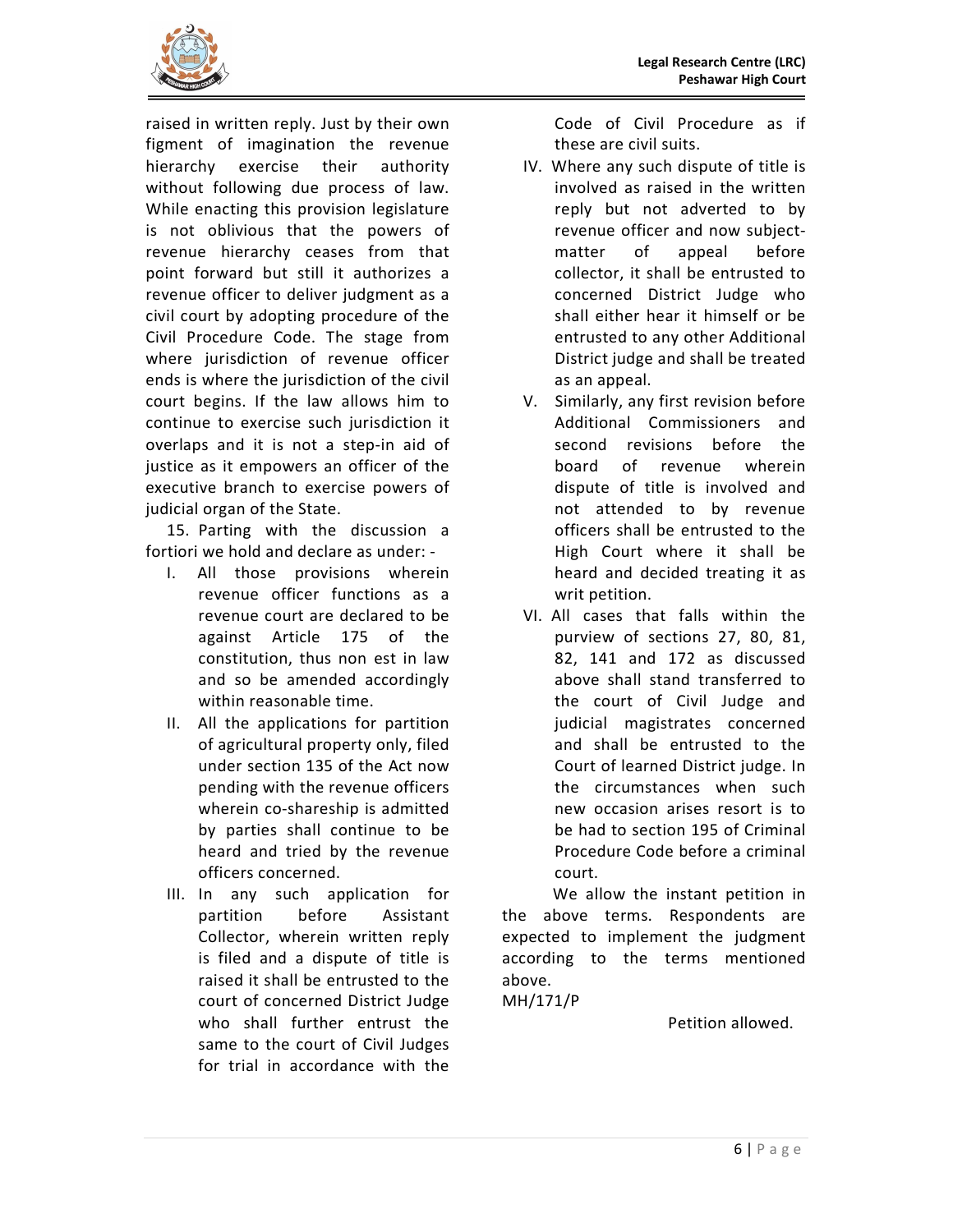

2020 Y L R 734 [Peshawar] Before Qaiser Rashid Khan and Qalandar Ali Khan, JJ SEEMA KHAN---Petitioner Versus VICE-CHANCELLOR, KHYBER MEDICAL UNIVERSITY, PESHAWAR and 4 others--- Respondents QAISER RASHID KHAN, J

Re-arguing a petition/case can be made ground for review of order/ Judgment?

8. Accordingly, given the limited scope of review, re-arguing the petition afresh is an exercise which cannot be undertaken in review jurisdiction at this stage. While reviewing the judgment, only clerical or arithmetical error or any mistake floating on the face of record can be corrected. In exercise of review jurisdiction, the court cannot sit as a court of appeal against its own judgment and consequently form a different opinion as is sought by the petitioner in the instant case. As such no such circumstances exist which could warrant the review of the judgment. Reliance placed on Lt.-Col. Nawabzada Muhammad Amir Khan v. The Controller of Estate Duty, Government of Pakistan, Karachi and others (PLD 1962 Supreme Court 335) wherein the review jurisdiction of the court has been exhaustively discussed.

9. In view of the above discussion, this review petition being without any substance stands dismissed. MH/316/P

Petition dismissed.

Muhammad Israr son of Siraj alias Wali Muhammad, R/o Marghuz, District Swabi VERSUS The State etc Date of hearing: 11.03.2020 JUDGMENT: ROOH-UL-AMIN KHAN, J:-

# Evidence / Hearing through virtual **Courts**

Except Pakistan and Australia, in all the developed countries of the world no endeavor is made to provide a specific provision for recording evidence via video link or modern electronic devices. The International Law provides certain provisions, according to which a witness not able to appear before the court, is allowed to record his statement through video link. Instance of the International Criminal Court (ICC) may be quoted here, which allows a witness, who is absent from the courtroom, to record testimony through video link subject to submission of application with reason of inability to personally appear before the court and the rules and regulations are to be followed.

# 2020 Y L R 1917 [Peshawar]

Before Waqar Ahmad Seth, C.J. and Ijaz Anwar, J

STATE through Regional Director ANF, Peshawar and others --- Appellants JAMSHED and others---Respondents

## Ijaz Anwar, J

Writing of consolidated Judgments is not a material irregularity which can vitiate the whole trial

position that<br>discussion<br>that is discussed in the material<br>one can be separate<br>cause the and the<br>and the 2015 are<br>quittal of<br>ne matter<br>7 | Page 7. The crux of our above discussion and conclusion is that by writing consolidated judgment by the trial court in two separate trials was not a material irregularity which could have vitiated the whole trial, as such, the same can be cured by re-writing two separate judgments in the said trials because the trials were independently held.

8. Consequently, this and the connected Appeal No. 368-P/2015 are allowed. The order of acquittal of respondents is set aside and the matter